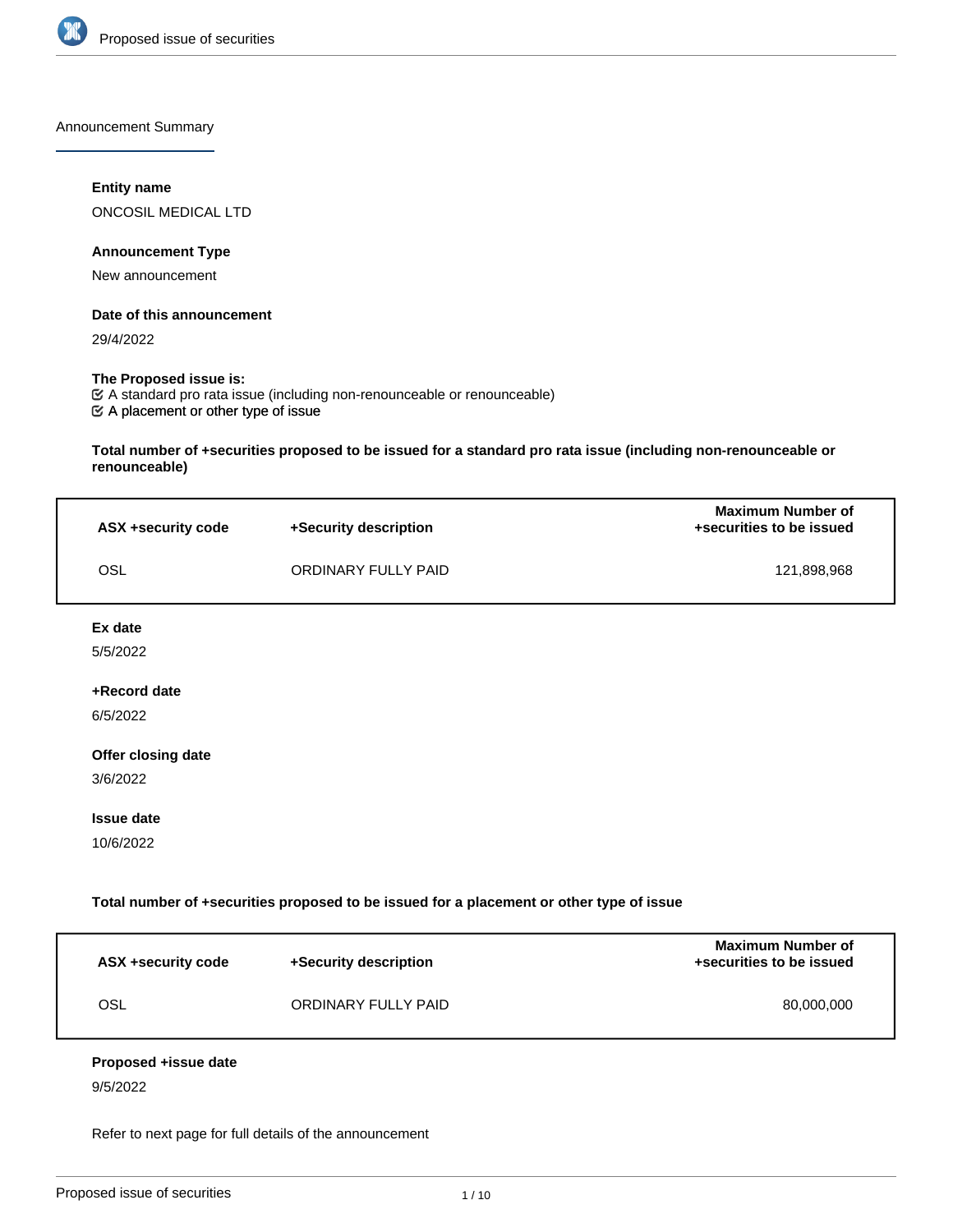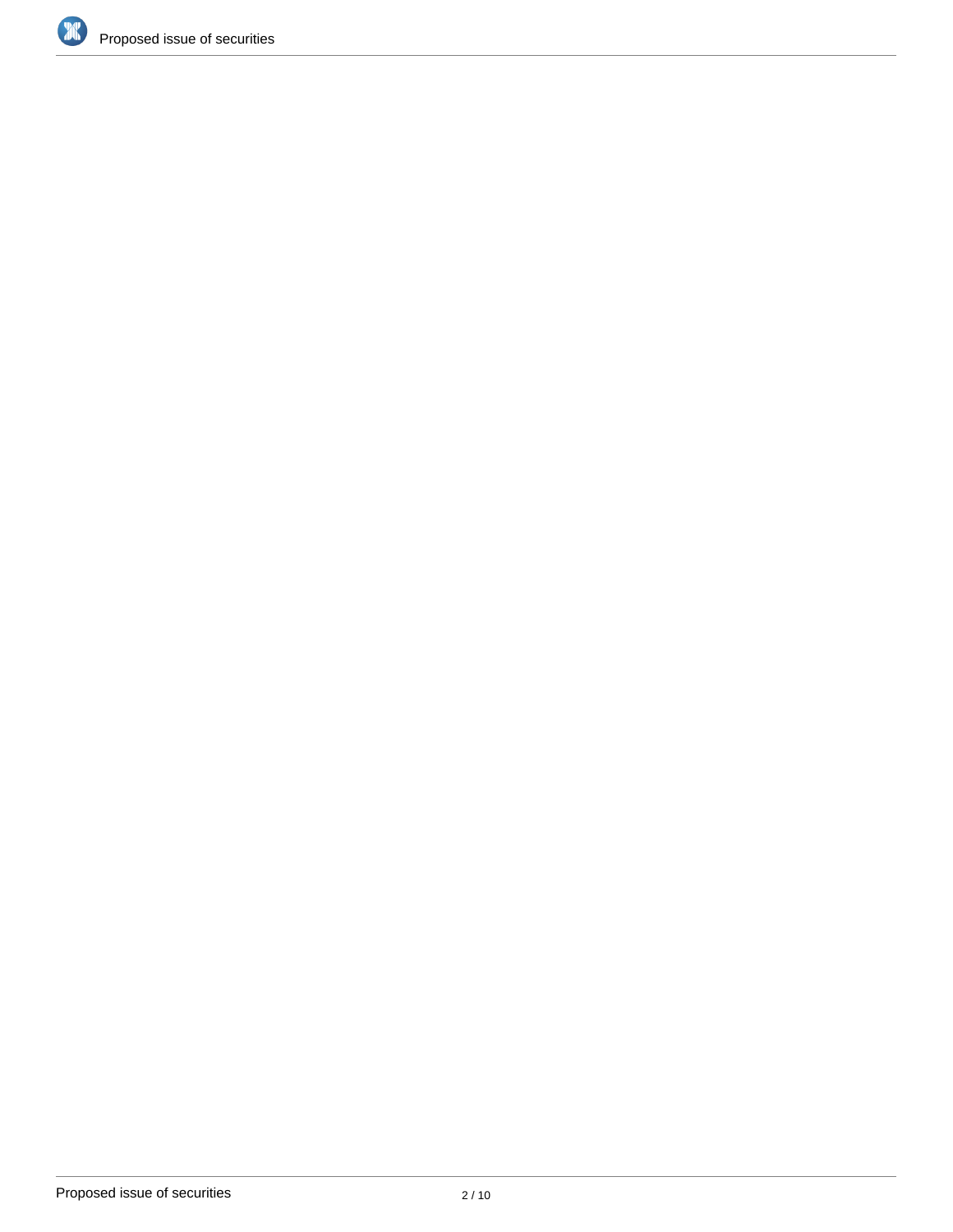

#### Part 1 - Entity and announcement details

#### **1.1 Name of +Entity**

ONCOSIL MEDICAL LTD

We (the entity named above) give ASX the following information about a proposed issue of +securities and, if ASX agrees to +quote any of the +securities (including any rights) on a +deferred settlement basis, we agree to the matters set out in Appendix 3B of the ASX Listing Rules.

If the +securities are being offered under a +disclosure document or +PDS and are intended to be quoted on ASX, we also apply for quotation of all of the +securities that may be issued under the +disclosure document or +PDS on the terms set out in Appendix 2A of the ASX Listing Rules (on the understanding that once the final number of +securities issued under the +disclosure document or +PDS is known, in accordance with Listing Rule 3.10.3C, we will complete and lodge with ASX an Appendix 2A online form notifying ASX of their issue and applying for their quotation).

**1.2 Registered Number Type**

**Registration Number**

ABN

89113824141

**1.3 ASX issuer code**

**OSL** 

**1.4 The announcement is** New announcement

#### **1.5 Date of this announcement**

29/4/2022

**1.6 The Proposed issue is:**

A standard +pro rata issue (non-renounceable or renounceable)

 $\mathfrak{S}$  A placement or other type of issue

#### **1.6a The proposed standard +pro rata issue is:**

 $E + \text{Non-renounceable}$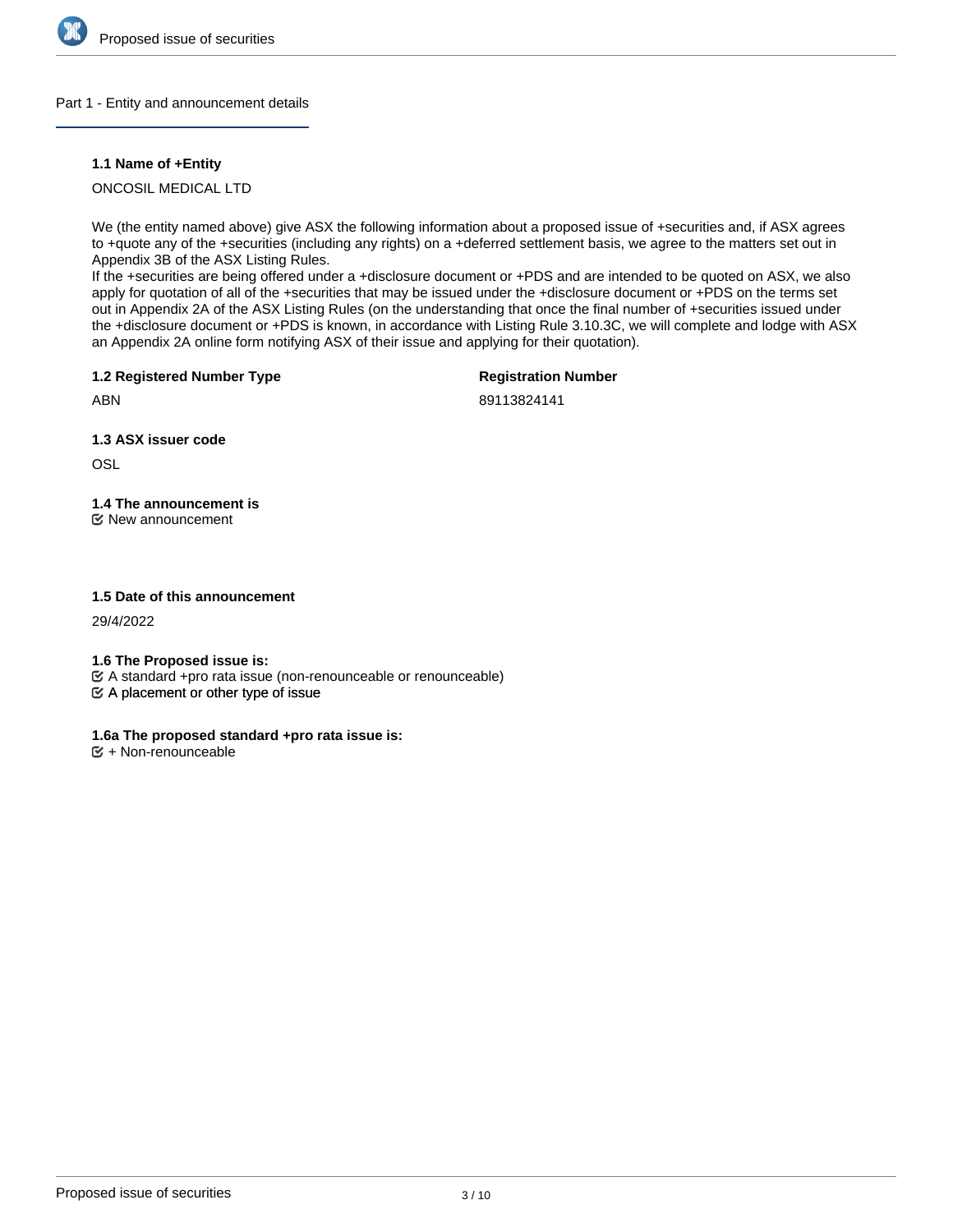

Part 3 - Details of proposed entitlement offer issue

Part 3A - Conditions

**3A.1 Do any external approvals need to be obtained or other conditions satisfied before the entitlement offer can proceed on an unconditional basis?**

No

Part 3B - Offer details

**Class or classes of +securities that will participate in the proposed issue and class or classes of +securities proposed to be issued**

**ASX +security code and description**

OSL : ORDINARY FULLY PAID

**Is the proposed security a 'New class' (+securities in a class that is not yet quoted or recorded by ASX) or an 'Existing class' (additional securities in a class that is already quoted or recorded by ASX)?** Existing class

**Will the proposed issue of this +security include an offer of attaching +securities?**  $\mathfrak{S}$  No  $\mathfrak{S}$  No  $\mathfrak{S}$  No

**If the entity has quoted company options, do the terms entitle option holders to participate on exercise?**

Details of +securities proposed to be issued

#### **ASX +security code and description**

OSL : ORDINARY FULLY PAID

**ISIN Code (if Issuer is a foreign company and +securities are non CDIs)**

**ISIN Code for the entitlement or right to participate in a non-renounceable issue (if Issuer is foreign company and +securities are non CDIs)**

**Offer ratio (ratio to existing holdings at which the proposed +securities will be issued)**

**The quantity of additional +securities For a given quantity of +securities to be issued** 2 **held** 13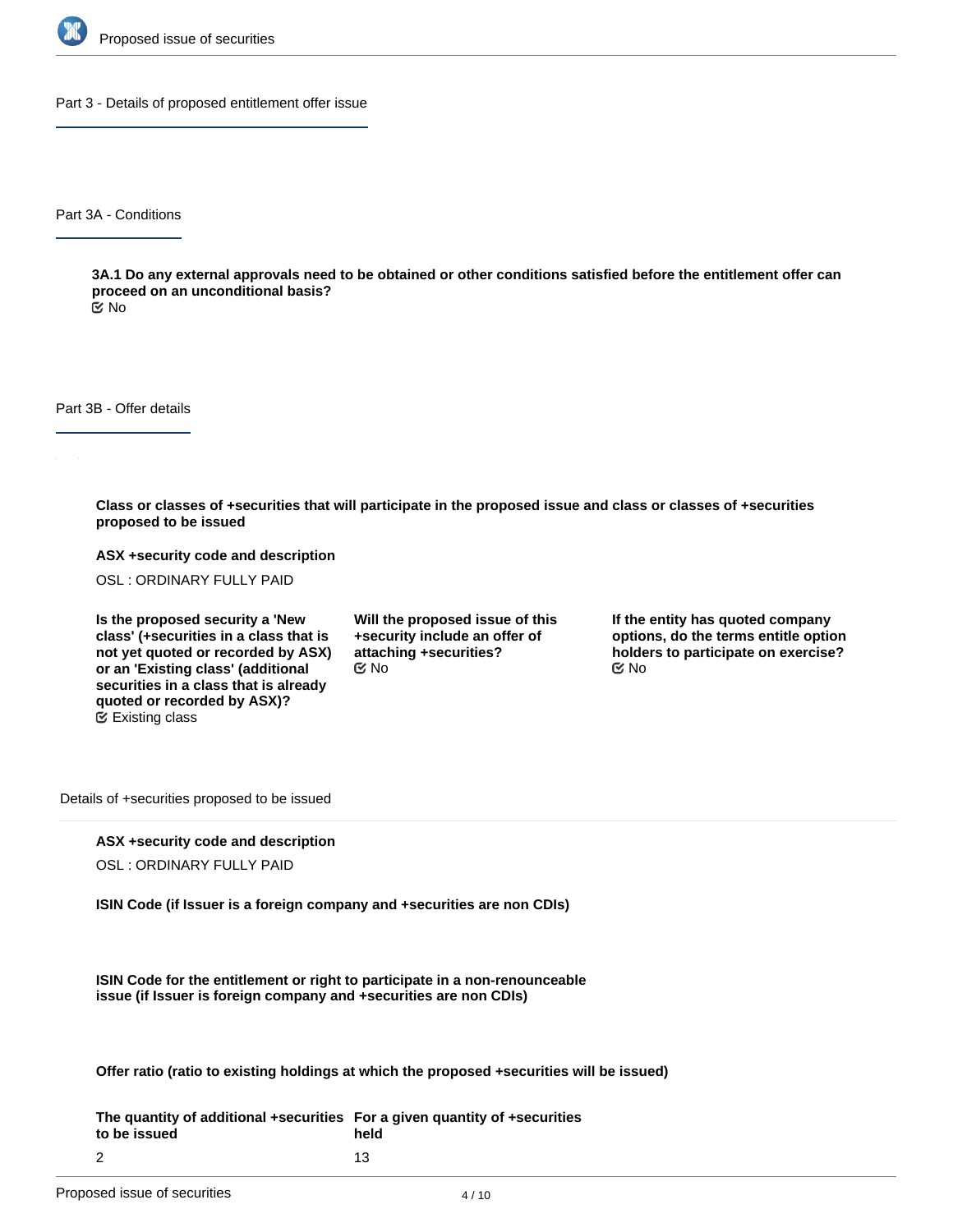| What will be done with fractional<br>entitlements? | Maximum number of +securities<br>proposed to be issued (subject to<br>rounding) |
|----------------------------------------------------|---------------------------------------------------------------------------------|
| Fractions rounded up to the next<br>whole number   | 121.898.968                                                                     |

**Offer price details for retail security holders**

| In what currency will the offer be | What is the offer price per +security |
|------------------------------------|---------------------------------------|
| made?                              | for the retail offer?                 |
| AUD - Australian Dollar            | AUD 0.05000                           |

**Oversubscription & Scale back details**

**Will individual +security holders be permitted to apply for more than their entitlement (i.e. to over-subscribe)?** Yes

**Describe the limits on over-subscription**

Up to a maximum of 600,000 shares (with aggregate subscription amount of \$30,000)

**Will a scale back be applied if the offer is over-subscribed?** Yes

**Describe the scale back arrangements**

The Directors reserve the right to allocate the scale back at their discretion

**Will these +securities rank equally in all respects from their issue date with the existing issued +securities in that class?** Yes

Part 3C - Timetable

**3C.1 +Record date** 6/5/2022

**3C.2 Ex date** 5/5/2022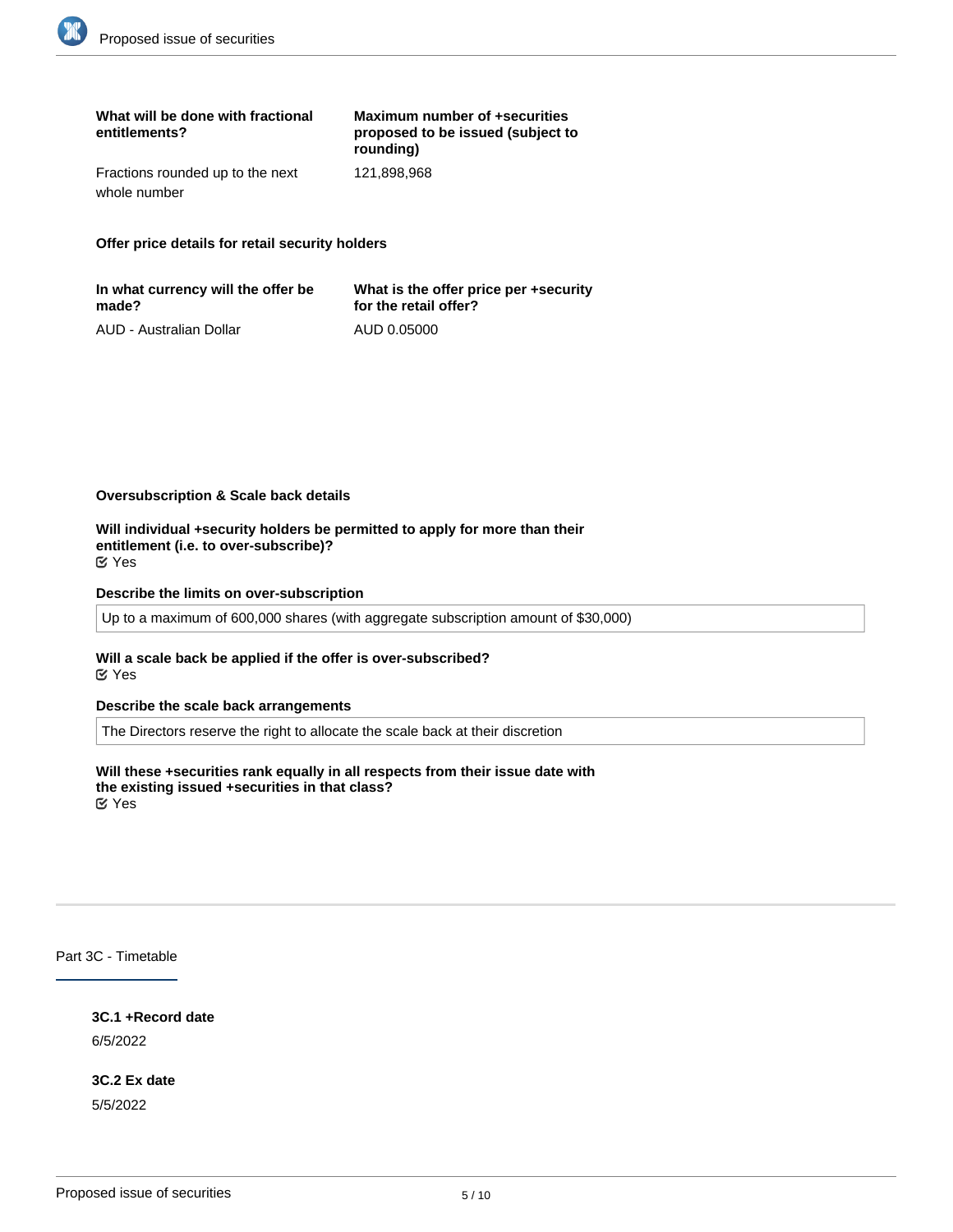

### **3C.4 Record date**

6/5/2022

**3C.5 Date on which offer documents will be sent to +security holders entitled to participate in the +pro rata issue**

10/5/2022

**3C.6 Offer closing date**

3/6/2022

**3C.7 Last day to extend the offer closing date** 31/5/2022

**3C.9 Trading in new +securities commences on a deferred settlement basis** 6/6/2022

**3C.11 +Issue date and last day for entity to announce results of +pro rata issue**

10/6/2022

**3C.12 Date trading starts on a normal T+2 basis**

14/6/2022

**3C.13 First settlement date of trades conducted on a +deferred settlement basis and on a normal T+2 basis**

16/6/2022

Part 3E - Fees and expenses

**3E.1 Will there be a lead manager or broker to the proposed offer?** No

**3E.2 Is the proposed offer to be underwritten?** No

**3E.3 Will brokers who lodge acceptances or renunciations on behalf of eligible +security holders be paid a handling fee or commission?** No

#### **3E.4 Details of any other material fees or costs to be incurred by the entity in connection with the proposed offer**

Forrest Capital Pty Ltd is entitled to a 6.6% fee for any Shortfall Investors introduced to OncoSil in the event of a Shortfall to the pro-rata entitlement offer.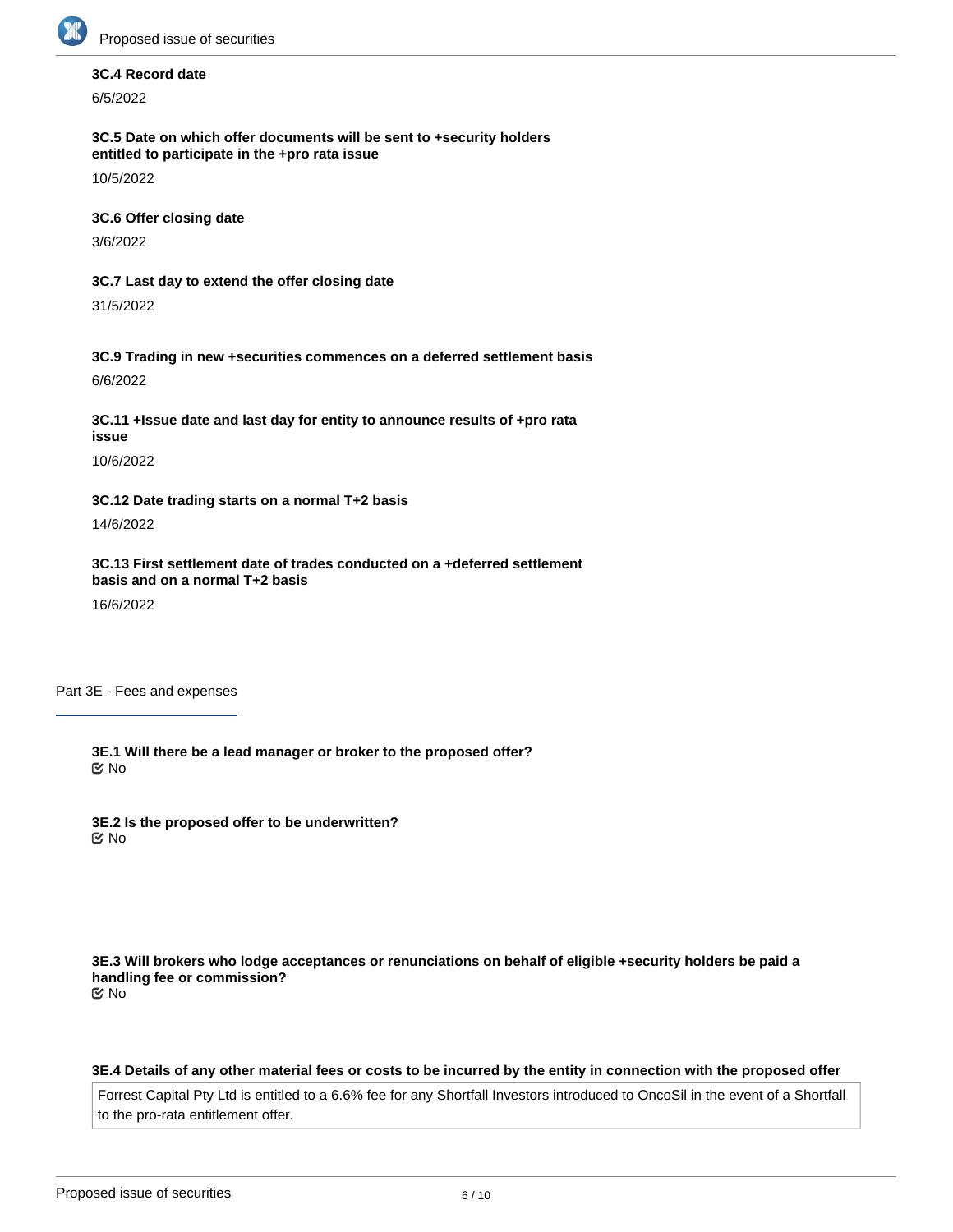

#### Part 3F - Further Information

#### **3F.1 The purpose(s) for which the entity intends to use the cash raised by the proposed issue**

Sales & marketing resources to support EU / UK commercialisation activities, clinical trial expenditure for the expansion of the use of the OncoSil device in combination with FOLFIRINOX chemotherapy and other planned trials, and working capital purposes.

## **3F.2 Will holdings on different registers or subregisters be aggregated for the purposes of determining entitlements to the issue?**

No

**3F.3 Will the entity be changing its dividend/distribution policy if the proposed issue is successful?** No

### **3F.4 Countries in which the entity has +security holders who will not be eligible to participate in the proposed issue**

All countries other than Australian and New Zealand

## **3F.5 Will the offer be made to eligible beneficiaries on whose behalf eligible nominees or custodians hold existing +securities**

No

#### **3F.6 URL on the entity's website where investors can download information about the proposed issue**

<https://www.oncosil.com>

#### **3F.7 Any other information the entity wishes to provide about the proposed issue**

N/A

**3F.8 Will the offer of rights under the rights issue be made under a disclosure document or product disclosure statement under Chapter 6D or Part 7.9 of the Corporations Act (as applicable)?** No

**3F.9 Any on-sale of the +securities proposed to be issued within 12 months of their date of issue will comply with the secondary sale provisions in sections 707(3) and 1012C(6) of the Corporations Act by virtue of:**  $\mathfrak C$  The publication of a cleansing notice under section 708A(5), 708AA(2)(f), 1012DA(5) or 1012DAA(2)(f)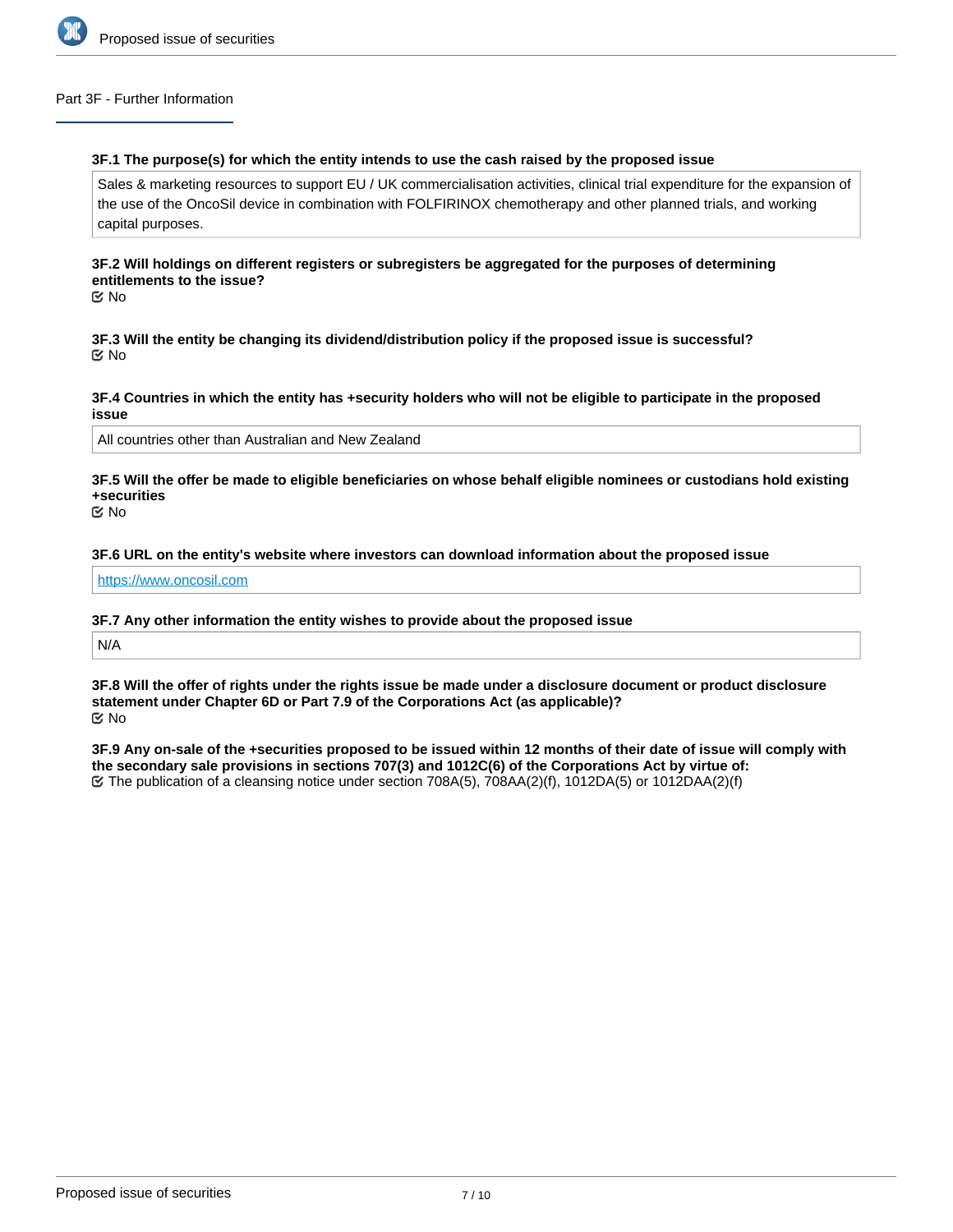

Part 7 - Details of proposed placement or other issue

Part 7A - Conditions

**7A.1 Do any external approvals need to be obtained or other conditions satisfied before the placement or other type of issue can proceed on an unconditional basis?** No

Part 7B - Issue details

**Is the proposed security a 'New class' (+securities in a class that is not yet quoted or recorded by ASX) or an 'Existing class' (additional securities in a class that is already quoted or recorded by ASX)?** Existing class

**Will the proposed issue of this +security include an offer of attaching +securities?** No

Details of +securities proposed to be issued

#### **ASX +security code and description**

OSL : ORDINARY FULLY PAID

#### **Number of +securities proposed to be issued**

80,000,000

**Offer price details**

**Are the +securities proposed to be issued being issued for a cash consideration?** Yes

**In what currency is the cash consideration being paid?**

**What is the issue price per +security?** AUD 0.05000

AUD - Australian Dollar

**Will these +securities rank equally in all respects from their issue date with the existing issued +securities in that class?** Yes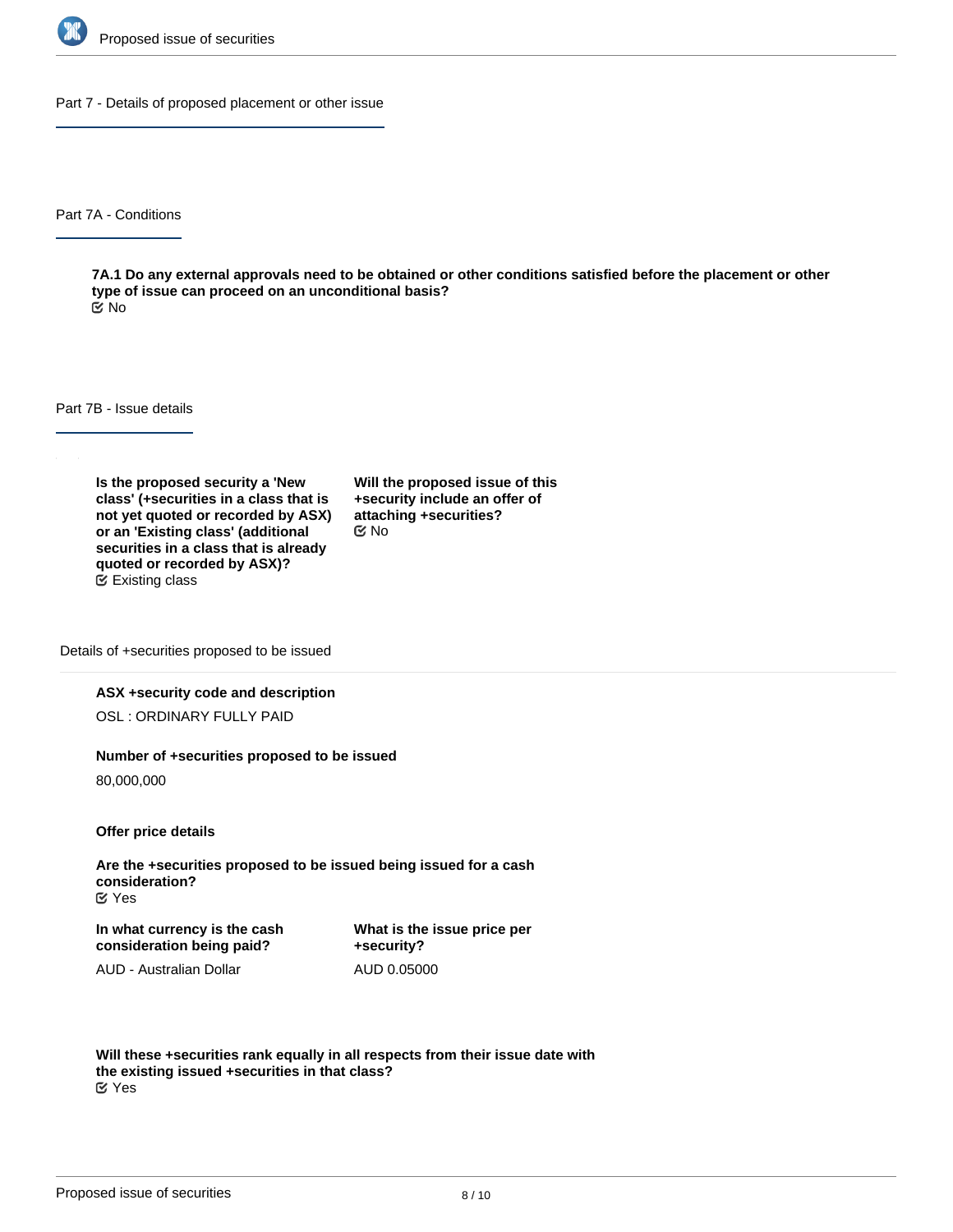

Part 7C - Timetable

**7C.1 Proposed +issue date**

9/5/2022

Part 7D - Listing Rule requirements

**7D.1 Has the entity obtained, or is it obtaining, +security holder approval for the entire issue under listing rule 7.1?** No

**7D.1b Are any of the +securities proposed to be issued without +security holder approval using the entity's 15% placement capacity under listing rule 7.1?** Yes

**7D.1b ( i ) How many +securities are proposed to be issued without security holder approval using the entity's 15% placement capacity under listing rule 7.1?**

80,000,000 fully paid ordinary shares

**7D.1c Are any of the +securities proposed to be issued without +security holder approval using the entity's additional 10% placement capacity under listing rule 7.1A (if applicable)?** No

**7D.2 Is a party referred to in listing rule 10.11 participating in the proposed issue?** No

**7D.3 Will any of the +securities to be issued be +restricted securities for the purposes of the listing rules?** No

**7D.4 Will any of the +securities to be issued be subject to +voluntary escrow?** No

Part 7E - Fees and expenses

**7E.1 Will there be a lead manager or broker to the proposed issue?** Yes

#### **7E.1a Who is the lead manager/broker?**

Forrest Capital Pty Ltd

#### **7E.1b What fee, commission or other consideration is payable to them for acting as lead manager/broker?**

6.6% of the total amount raised under the Placement (\$264,000)

**7E.2 Is the proposed issue to be underwritten?** No